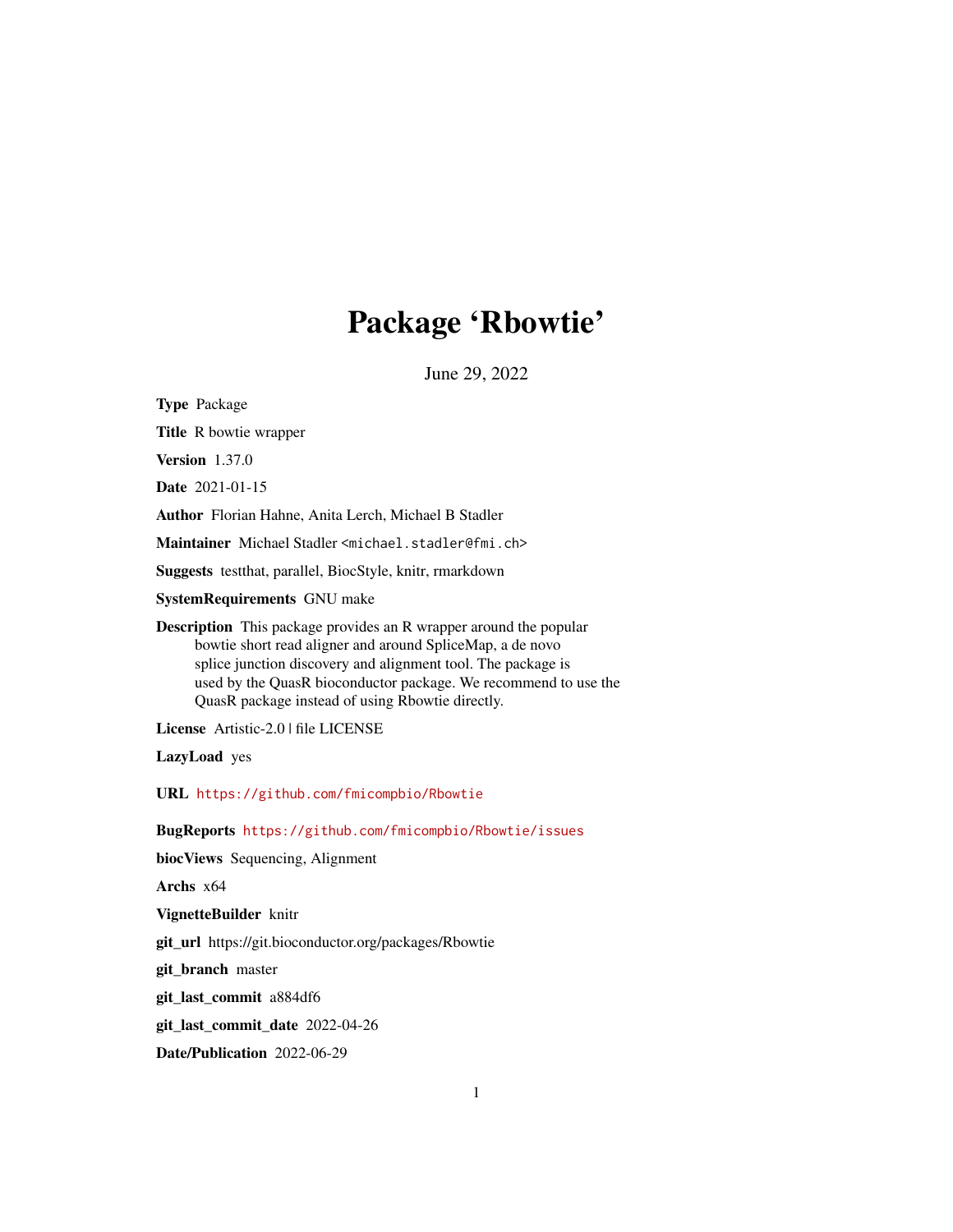# <span id="page-1-0"></span>R topics documented:

| Index | $\bullet$ |  |
|-------|-----------|--|
|       |           |  |
|       |           |  |
|       |           |  |

Rbowtie-package *R bowtie wrapper*

# Description

This package provides an R wrapper around the popular bowtie short read aligner and around SpliceMap, a de novo splice junction discovery and alignment tool.

The package is used by the QuasR bioconductor package. We recommend to use QuasR instead of using Rbowtie directly. QuasR provides a simpler interface than Rbowtie and covers the whole analysis workflow of typical high throughput sequencing experiments, starting from the raw sequence reads, over pre-processing and alignment, up to quantification.

We also recommend to use Rhisat2 instead of SpliceMap for spliced alignment, which provides a more up-to-date and improved spliced short read aligner.

#### Author(s)

Florian Hahne, Anita Lerch, Michael B Stadler

#### References

Langmead B, Trapnell C, Pop M, Salzberg SL. Ultrafast and memory-efficient alignment of short DNA sequences to the human genome. Genome Biology 10(3):R25 (2009).

Au KF, Jiang H, Lin L, Xing Y, Wong WH. Detection of splice junctions from paired-end RNA-seq data by SpliceMap. Nucleic Acids Research, 38(14):4570-8 (2010).

# See Also

[bowtie](#page-2-1), [SpliceMap](#page-4-1)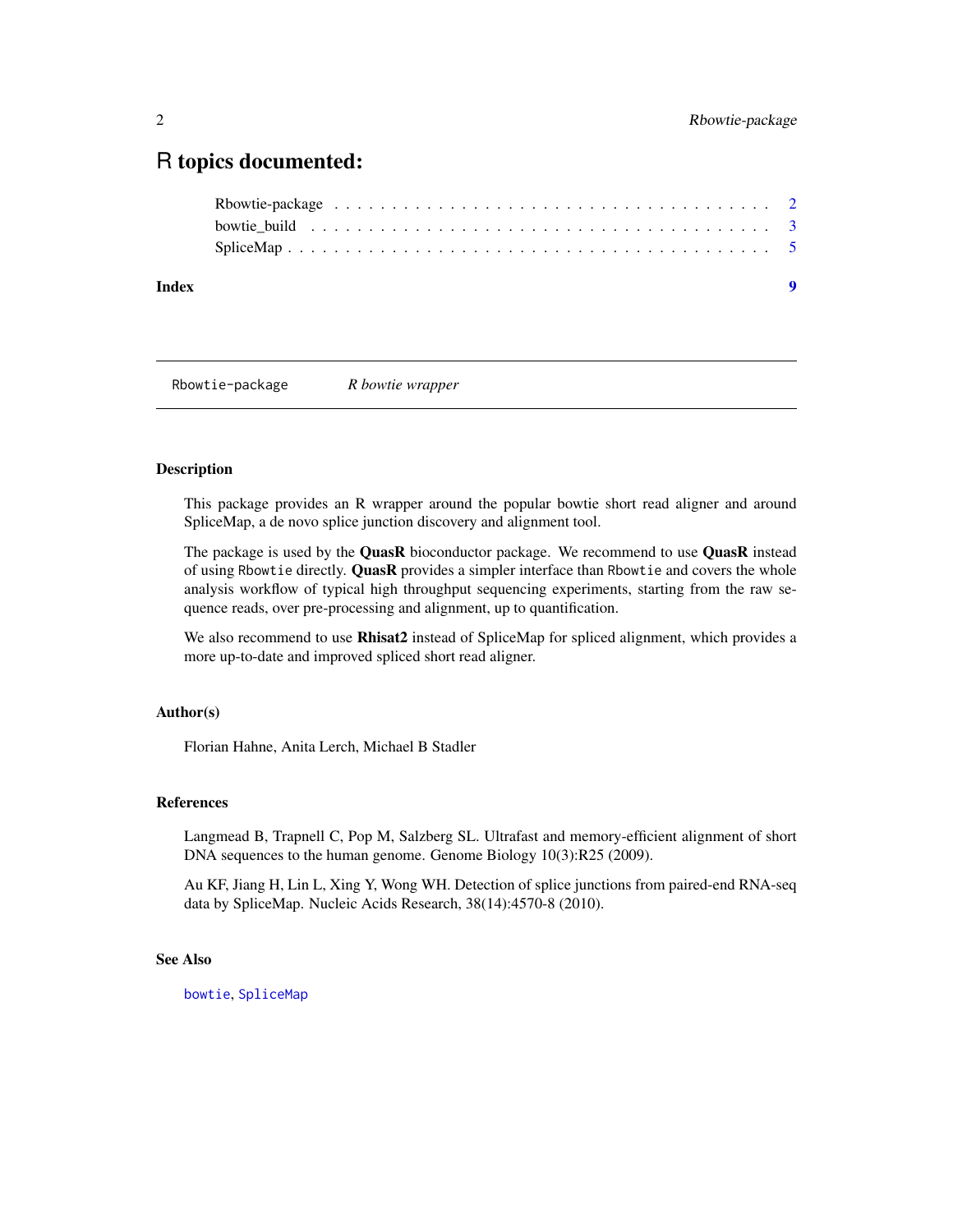<span id="page-2-0"></span>

# <span id="page-2-1"></span>Description

The following functions can be used to call the bowtie and bowtie-build binaries.

We recommend to use the **QuasR** package instead of using bowtie and bowtie\_build directly. QuasR provides a simpler interface than Rbowtie and covers the whole analysis workflow of typical ultra-high throughput sequencing experiments, starting from the raw sequence reads, over preprocessing and alignment, up to quantification.

# Usage

```
bowtie_build(references, outdir, ..., prefix = "index", force = FALSE,
strict = TRUE, execute = TRUE)
```

```
bowtie(sequences, index, ..., type = c("single", "paired", "crossbow"),
outfile, force = FALSE, strict = TRUE, execute = TRUE)
```

```
bowtie_build_usage()
```
bowtie\_usage()

bowtie\_version()

#### Arguments

| references | Character vector. The path to the files containing the references for which to<br>build a bowtie index.                                                                                                                                                                                                                                                          |
|------------|------------------------------------------------------------------------------------------------------------------------------------------------------------------------------------------------------------------------------------------------------------------------------------------------------------------------------------------------------------------|
| outdir     | Character scalar. The path to the output directory in which to store the bowtie<br>index. If the directory already exists, the function function will cast an error,<br>unless force==TRUE.                                                                                                                                                                      |
| prefix     | Character scalar. The prefix to use for the bowtie index files.                                                                                                                                                                                                                                                                                                  |
| sequences  | If type is either single or crossbow, a character vector of filenames if ad-<br>ditional argument c==FALSE, otherwise a vector of read sequences. If type is<br>paired, a list of filnames ore sequences of length 2, where the first list item cor-<br>responds to the fist mate pair sequences, and the second list item to the second<br>mate pair sequences. |
| index      | Character scalar. The path to the bowtie index and prefix to align against, in the<br>form / <prefix>.</prefix>                                                                                                                                                                                                                                                  |
| type       | Character scalar, one in c("single", "paired", "crossbow"). If single, the<br>input sequences are interpreted as single reads. If paired, they are supposed to<br>be mate pair reads and if crossbow, they are considered to be Crossbow-style<br>reads.                                                                                                         |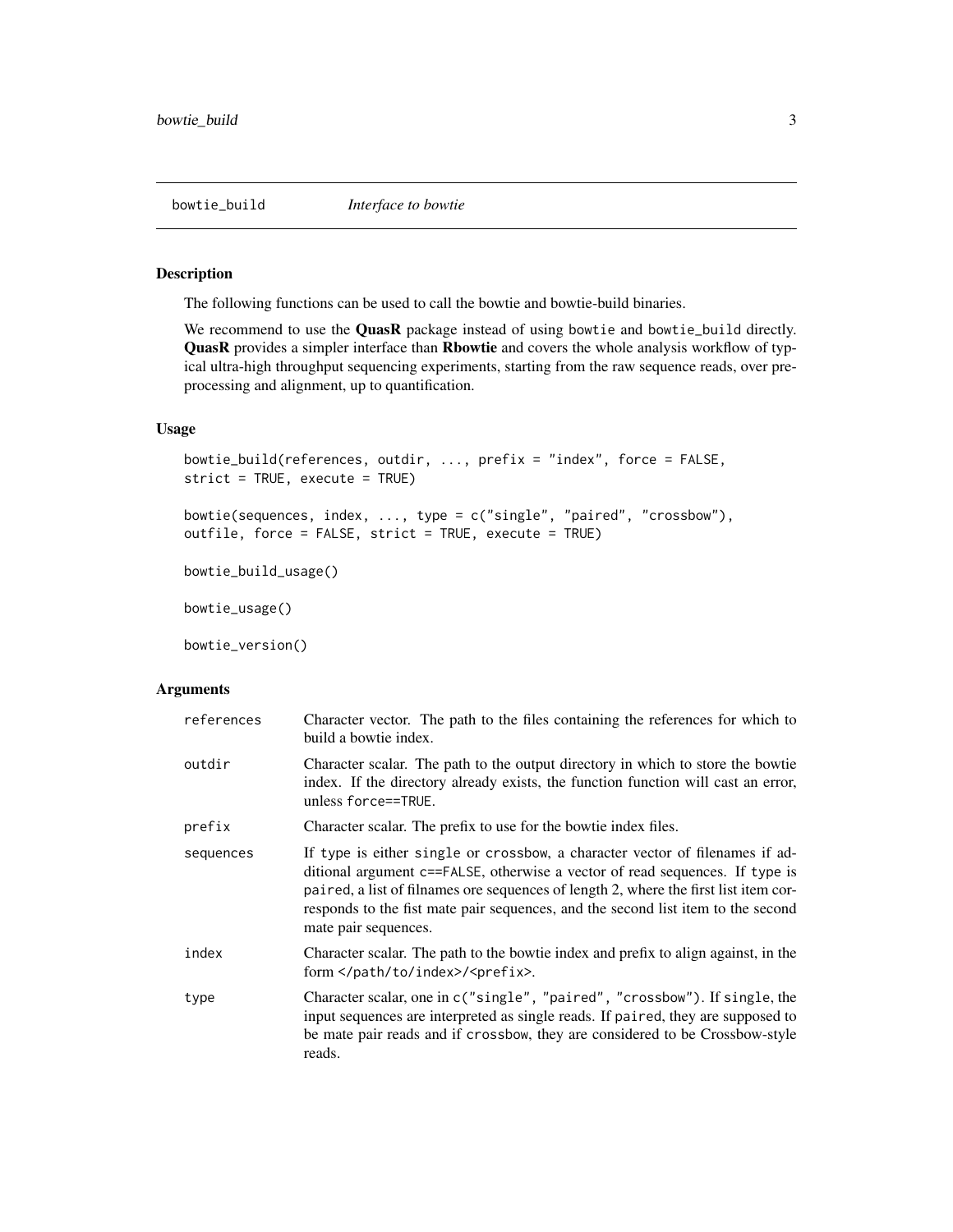| outfile  | Character scalar. A path to a files used for the alignment output. If missing, the<br>alignments will be returned as a regular R character vector. |
|----------|----------------------------------------------------------------------------------------------------------------------------------------------------|
| force    | Logical. Force overwriting of outdir or outfile.                                                                                                   |
| strict   | Logical. Turn off strict checking of input arguments.                                                                                              |
| execute  | Logical scalar. Whether to execute the assembled shell command. If FALSE,<br>return a string with the command.                                     |
| $\cdots$ | Additional arguments to be passed on to the binaries. See below for details.                                                                       |

# Details

All additional arguments in ... are interpreted as additional parameters to be passed on to the binaries. For flags, those are supposed to be logicals (e.g., quiet=TRUE will be translated into  $-q$ , q=TRUE in -q, and so on). Parameters with additional input are supposed to be character or numeric vectors, where the individual vector elements are collapsed into a single comma-separated string  $(e.g., k=2 \text{ is translated into } k 2, bmax=100 \text{ into } -bmax 100, 3=letters[1:3] into -3 a, b, c, and so$ on). Note that some arguments to the bowtie binary will be ignored if they are already handled as explicit function arguments. See the output of bowtie\_usage() and bowtie\_build\_usage() for details about available parameters.

#### Value

The output generated by calling the binaries. For bowtie\_build this is typically a report of the index generation, for bowtie this can be a vector of aligments (if outfile is missing), otherwise an empty character scalar.

bowtie\_usage() and bowtie\_build\_usage() return the usage information for the respective binaries.

bowtie\_version() return the bowtie versions information.

#### Author(s)

Florian Hahne

#### References

Langmead B, Trapnell C, Pop M, Salzberg SL. *Ultrafast and memory-efficient alignment of short DNA sequences to the human genome.* Genome Biology 10:R25.

Langmead B, Schatz M, Lin J, Pop M, Salzberg SL. *Searching for SNPs with cloud computing*. Genome Biology 10:R134.

#### Examples

```
td \leftarrow tempdir()
```

```
## Building a bowtie index
refs <- dir(system.file(package="Rbowtie", "samples", "refs"),
full=TRUE)
tmp <- bowtie_build(references=refs, outdir=file.path(td, "index"),
force=TRUE)
```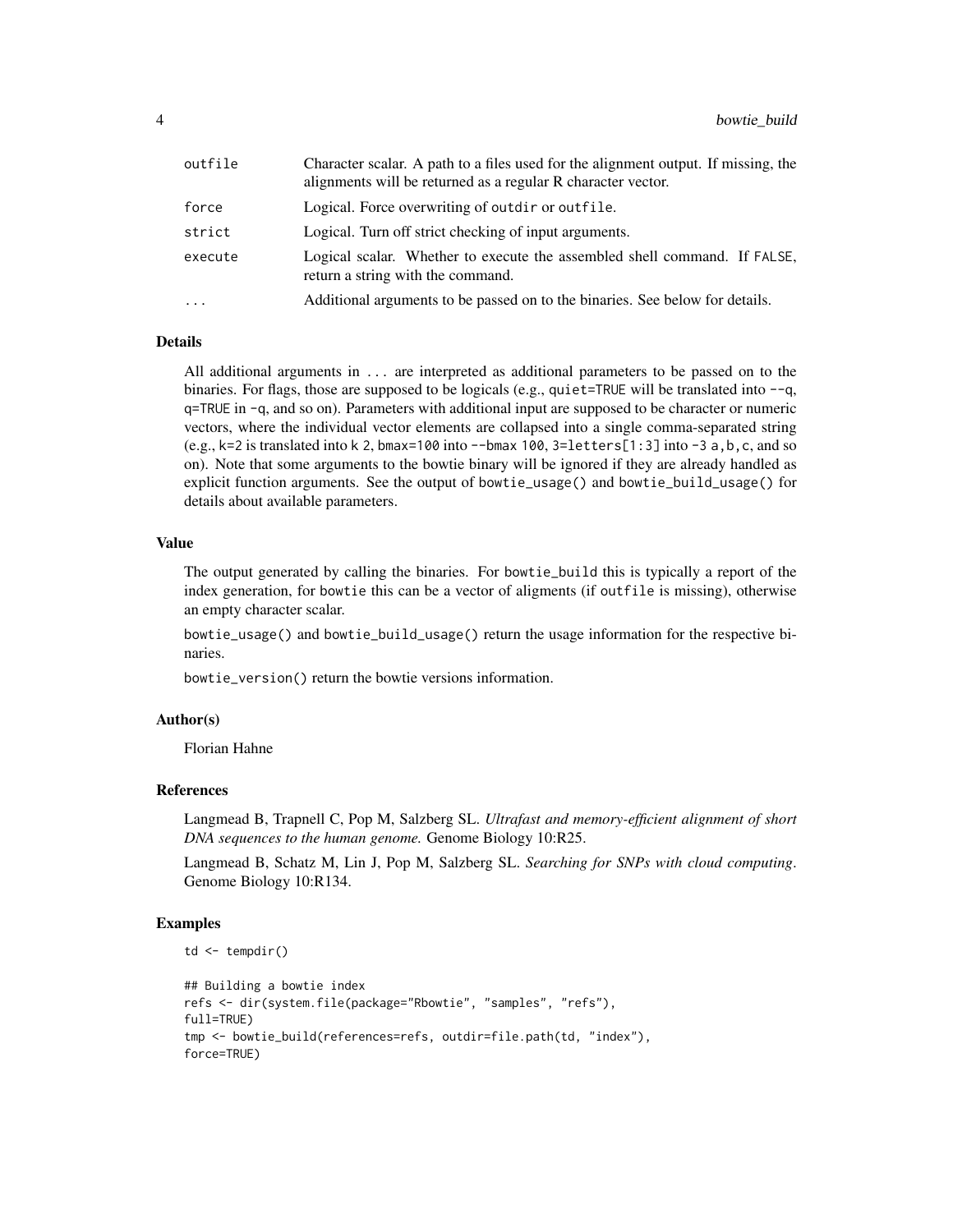#### <span id="page-4-0"></span>SpliceMap 5

```
head(tmp)
dir(file.path(td, "index"))
tmp2 <- bowtie_build(references=refs, outdir=file.path(td,"indexColor"),
force=TRUE, C=TRUE)
dir(file.path(td, "indexColor"))
head(tmp2)
## Alignments
reads <- system.file(package="Rbowtie", "samples", "reads", "reads.fastq")
tmp <- bowtie(sequences=reads, index=file.path(td, "index", "index"))
tmp
bowtie(sequences=reads, index=file.path(td, "index", "index"),
outfile=file.path(td, "alignments.txt"), best=TRUE, force=TRUE)
readLines(file.path(td, "alignments.txt"))
bowtie(sequences=list("TGGGTGGGGTATTCTAGAAATTTCTATTAATCCT",
                      "TCTGTTCAAGTCAGATGGTCACCAATCTGAAGAC"),
index=file.path(td, "index", "index"), type="paired", c=TRUE)
```
<span id="page-4-1"></span>SpliceMap *Interface to SpliceMap*

#### **Description**

The following function can be used to call the SpliceMap binaries.

We recommend to use the QuasR package instead of using SpliceMap directly. QuasR provides a simpler interface than SpliceMap and covers the whole analysis workflow of typical ultra-high throughput sequencing experiments, starting from the raw sequence reads, over pre-processing and alignment, up to quantification.

#### Usage

SpliceMap(cfg)

#### Arguments

cfg A list containing named elements with SpliceMap parameters (see sQuoteDetails or SpliceMap documentation).

# Details

The SpliceMap function performes the same steps as the runSpliceMap binary from the *SpliceMap* software package, but using R functions to improve compatibility on Windows.

While the original *SpliceMap* software package is able to call different tools to find sub-read alignments, the SpliceMap function from the Rbowtie package works only with bowtie contained in the package itself. Further modifications from the original version include the reporting of unmapped reads at the end of the output sam file, and the restriction to a single (pair) of input sequence file(s).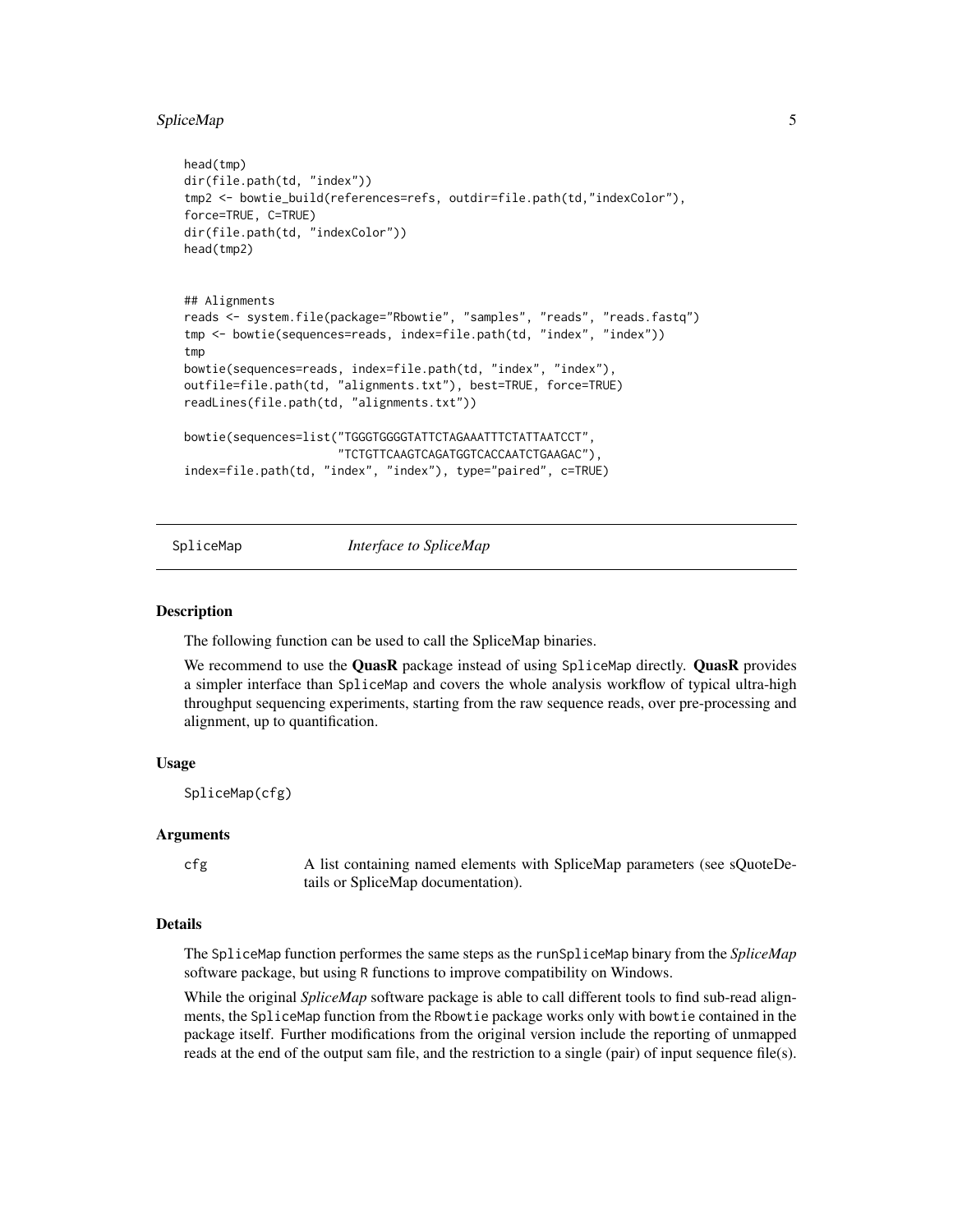The cfg argument is a list with *SpliceMap* configuration parameters that would normally be specified using the *SpliceMap* configuration file. Here is a list of supported parameters extracted from the sample config file that is distributed with *SpliceMap*:

- genome\_dir (single character value) Directory of the chromosome files in FASTA format, or path to a single FASTA file containing all chromosomes. If a directory, each chromosome can be in a separate file or chromosomes can be concatenated, ie. chr1.fa, chr2.fa, ...
- reads\_list1 and reads\_list2 (single character values) These are the two input sequence files. reads\_list2 can be missing if reads are not paired-end. Note: reads\_list1 must be the first pair, and pair-reads should be in the "forward-reverse" format.
- read\_format (single character value) Format of the sequencer reads, also make sure reads are not split over multiple lines. Choices are: FASTA, FASTQ, RAW
- quality\_format (single character value) Format of the quality string if FASTQ is used. Choices are:
	- phred-33 Phred base 33 (same as Sanger format)
	- phred-64 Phred base 64 (same as Illumina 1.3+)
	- solexa Format used by solexa machines
- outfile (single character value) Name of the output file (spliced alignments in SAM format). If a file with this name already exists, SpliceMap will stop with an exception. Note that unmapped reads will be appended to the end of the output file (for paired-end experiments, only pairs without alignments for any read are considered unmapped).
- temp\_path (single character value) Directory name of the directory that stores temporary files. All temporary files will be created in a subfolder of temp\_path and will be removed when SpliceMap finishes successfully or failed at an intermediate step.
- max\_intron (single integer value) Maximum intron size, this is absolute 99th-percentile maximum. Introns beyond this size will be ignored. If you don't set this, we will assume a mamalian genome (400,000)
- min\_intron (single integer value) 25-th intron size, this is the lower 25th-percentile intron size. This is not the smallest size that SpliceMap will search. That is about  $\sim$ 25bp. If you don't set this, we will assume a mammalian genome (20,000)
- max\_multi\_hit (single integer value) Maximum number of multi-hits. If a 25-mer seed has more than this many multi-hits, it will be discarded. Default is 10.
- full\_read\_length (single integer value) Full read length. SpliceMap will only use the first "full\_read\_length" bp for mapping. If the read is shorter than "full\_read\_length", the full read will be used before head clip. If you don't set this parameter, SpliceMap will use as many as possible. This is for the case where the reads might have N's at the end. It is always desireable to cut off the N's
- head\_clip\_length (single integer value) Number of bases to clip off the head of the read. This clipping is applied after "full\_read\_length"
- seed\_mismatch (single integer value) Number of mismatches allowed in half-seeding. Choices are 0,1(default) or 2
- read\_mismatch (single integer value) Maximum number of mismatches allowed in entire read. No limit on value, however SpliceMap can only identify reads with a maximum of 2 mismatches per 25bp. Default is 2.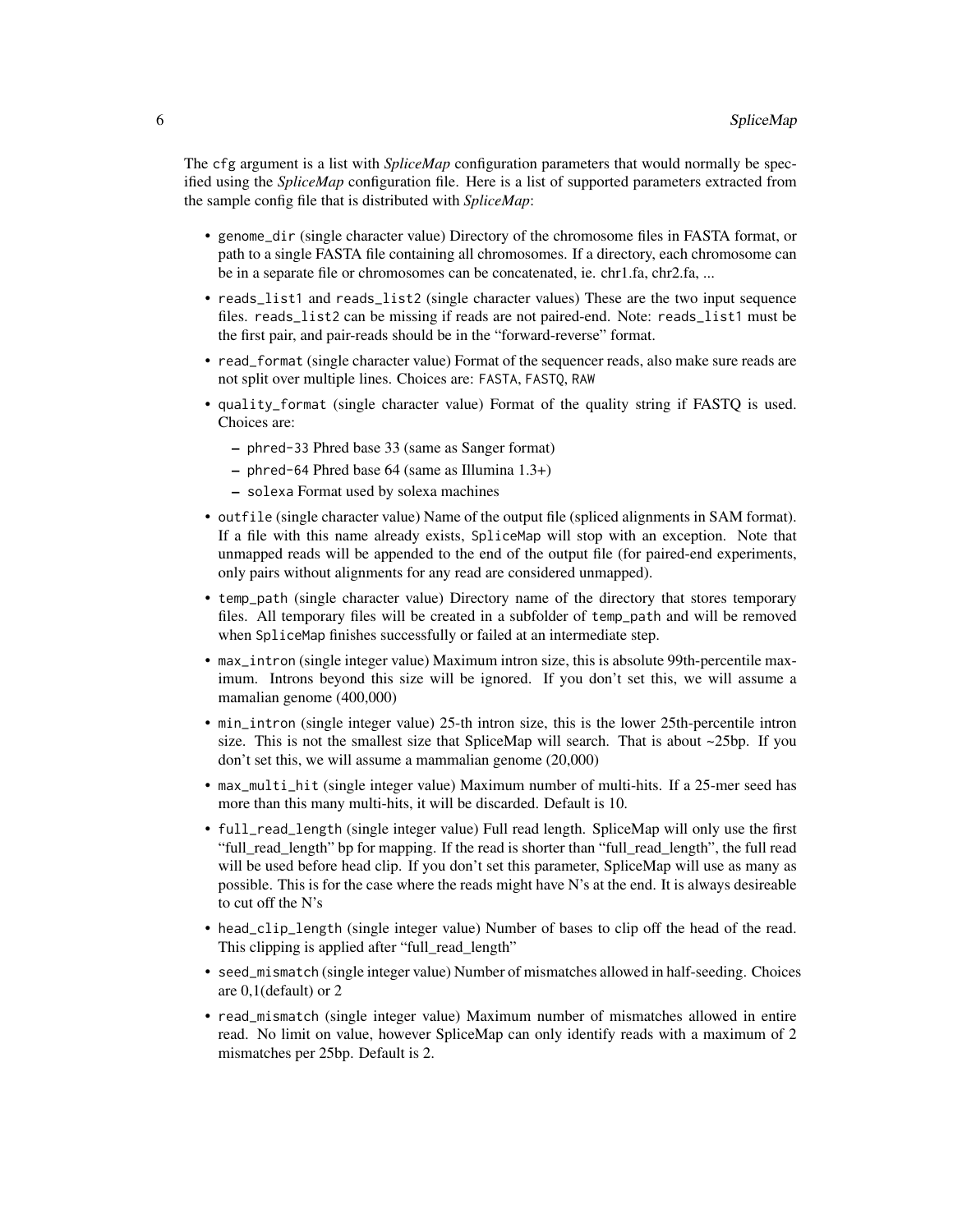#### <span id="page-6-0"></span>SpliceMap 7

- max\_clip\_allowed (single integer value) Maximum number of bases allowed to be soft clipped from the ends of reads during alignment. This is required as mismatches near junctions could cause parts of a a read to not map. Default is 40.
- num\_chromosome\_together (single integer value) Number of chromosomes to process at once, to take advantage of multi-core systems. The child processes are created using the [makeCluster](#page-0-0) function from the parallel package. This is not threading, so it will take extra memory. However, running 2 at a time should be fine on current hardware. Default  $= 2$
- bowtie\_base\_dir (single character value) Base of bowtie index, this should be the same genome as the chromosome files eg. if you bowtie files are "genome/hg18/genome.1.ewbt", ... then your base dir is "genome/hg18/genome"
- num\_threads (single integer values) Number of threads to use for bowtie mapping. Default value is 2
- try\_hard (single character value) Try hard? Choices are "yes" or "no". Default value is "yes" (about 15% slower).
- selectSingleHit (single logical value) If TRUE and multiple alignments are found for a read (pair), only a single alignment is selected randomly and reported. This is a new paramater only available in the R version of SpliceMap, but not in the original implementation that could report several alignments per read (pair).

The following parameters are mandatory:

- genome\_dir
- reads\_list1 (reads\_list2 for paired-end experiments)
- read\_format
- quality\_format
- bowtie\_base\_dir
- outfile
- temp\_path
- num\_threads
- quality\_format
- selectSingleHit

# Value

An invisible character vector of length one with the file name of the generated output SAM file. An exception is thrown if a failure is detected at one of the many steps.

#### Author(s)

Michael Stadler

#### References

Au KF, Jiang H, Lin L, Xing Y, Wong WH. *Detection of splice junctions from paired-end RNA-seq data by SpliceMap*. Nucleic Acids Research, 38(14):4570-8 (2010).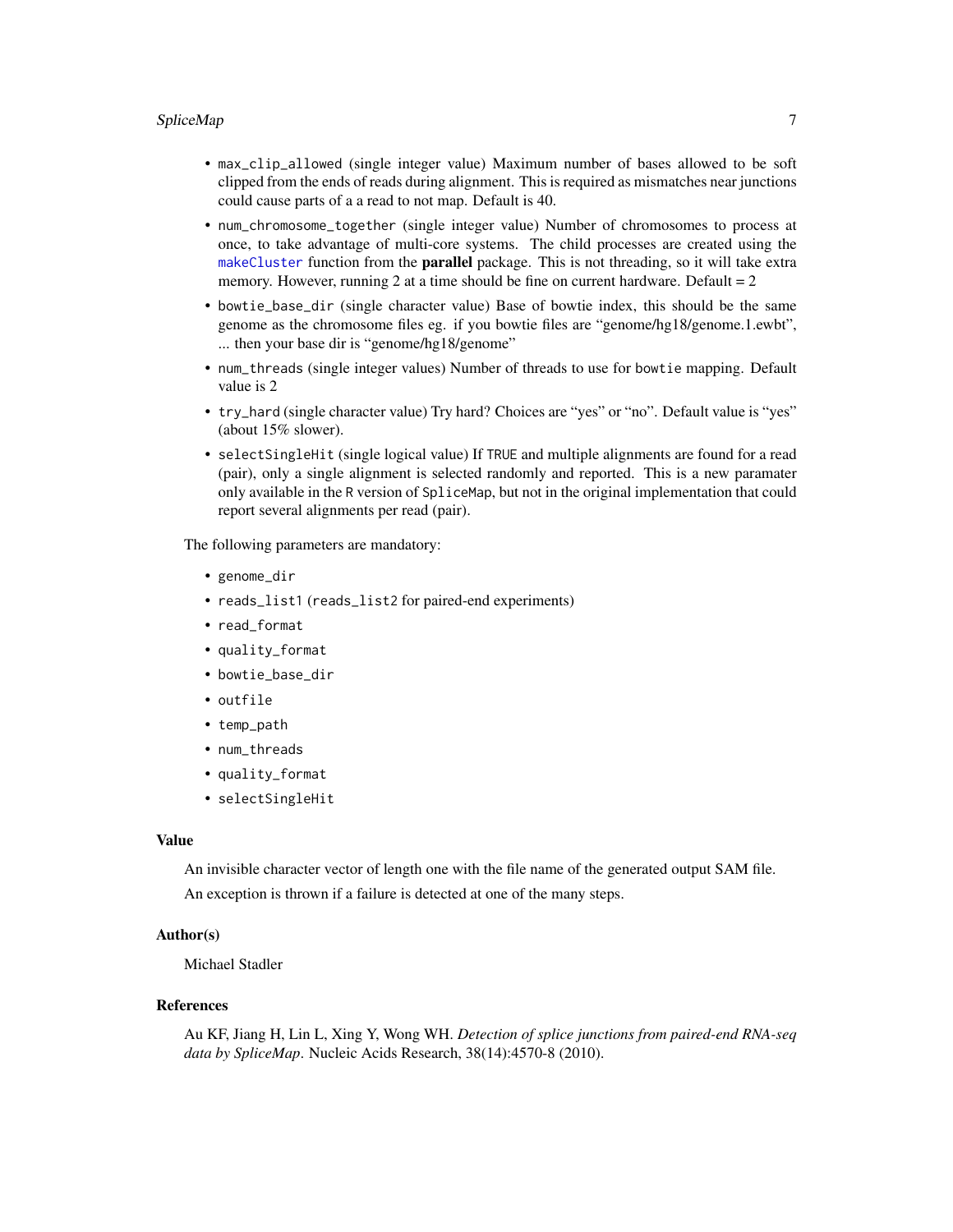# <span id="page-7-0"></span>See Also

[makeCluster](#page-0-0) from package parallel

#### Examples

```
## Building a bowtie index
refDir <- system.file(package="Rbowtie", "samples", "refs")
indexDir <- file.path(tempdir(), "refsIndex")
tmp <- bowtie_build(references=dir(refDir, full=TRUE), outdir=indexDir, prefix="index", force=TRUE)
## Alignments
readsFiles <- system.file(package="Rbowtie", "samples", "reads", "reads.fastq")
samFiles <- file.path(tempdir(), "splicedAlignments.sam")
cfg <- list(genome_dir=refDir,
            reads_list1=readsFiles,
            read_format="FASTQ",
            quality_format="phred-33",
            outfile=samFiles,
            temp_path=tempdir(),
            max_intron=400000,
           min_intron=20000,
           max_multi_hit=10,
            seed_mismatch=1,
            read_mismatch=2,
            num_chromosome_together=2,
            bowtie_base_dir=file.path(indexDir, "index"),
            num_threads=4,
            try_hard="yes",
            selectSingleHit=TRUE)
```
res <- SpliceMap(cfg)